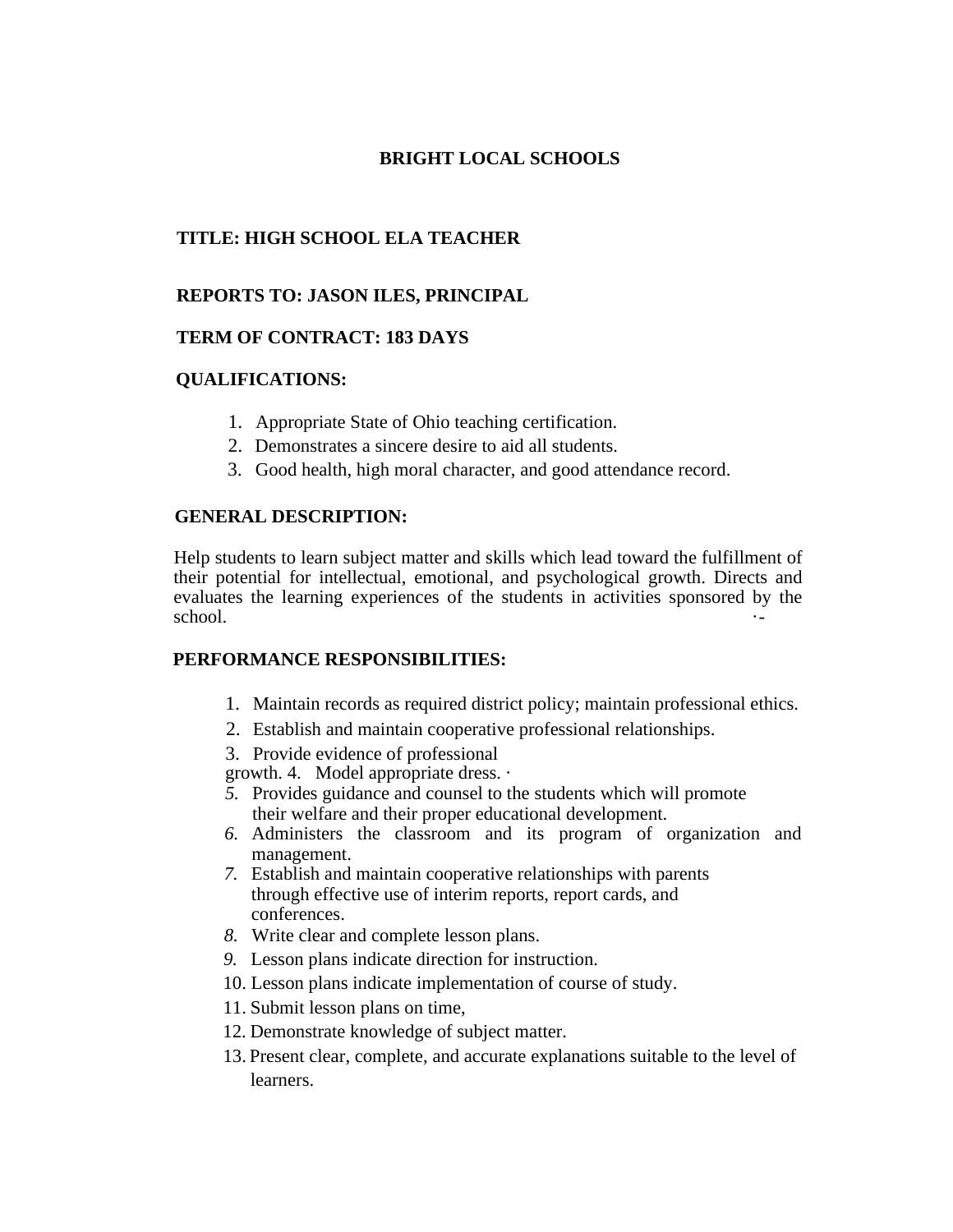- 14.Approach subject matter in a positive and enthusiastic manner; present subject matter in a calm, self-confident, and poised manner.
- 15.Receive learners' questions comfortably and answer them clearly and completely.
- 16.Give positive reinforcement to acceptable academic and social behavior.
- 17.Consistently confront undesirable behavior with firmness and fairness.
- 18.Give clear and concise instructions.
- 19.Begin and end lessons on time.
- 20.Monitor student behavior and activities.
- 21.Show respect and consideration for students, staff, and parents.
- 22.Provide accommodations and modifications to the curriculum in collaboration with the intervention specialist for those students identified with disabilities, as well as individual differences in students' learning ability.
- 23.Present objectives clearly.
- 24.Present learning objectives clearly and accurately.
- 25.Provide activities that will help learners meet the objectives.
- 26.Ask relevant questions throughout the lesson to check for understanding.
- 27.Ask questions of varying difficulty.
- 28.Encourage active student participation.
- 29.Periodically assess student progress.
- 30.Provide homework that is relevant to the learning objective.
- 31.Maintains accurate pupil accounting records and becomes familiar with the cumulative records of all students in classes.
- 
- 32.Provides for the care and protection of district property.
- 33.Keeps an active record of all texts, supplies, and equipment used in the classroom.
- 34.Fosters desirable school-community relationships,
- 35.Refers attendance, health, and psychological/emotional problems to principal and/or guidance counselor.
- 36.Assists in the selection of textbooks, equipment, and other instructional materials.
- 38. Accepts a share of responsibility for committees and co-curricular activities as assigned.
- 39.Attends county, district, and faculty meetings as adopted in the district's calendar unless excused by the principal.
- 40.Conducts other duties as assigned by the principal and/or Superintendent.

# **ADDITIONAL WORKING CONDITIONS:**

- 1. Occasional exposure to blood, bodily fluids, and tissue.
- 2. Occasional operation of a vehicle under inclement weather conditions.
- 3. Occasional interaction among unruly children.
- 4. The employee shall remain free of any alcohol or non-prescribed controlled substance in the workplace throughout his/her employment.
- 5. The employee shall serve as a role model for students in how to conduct themselves as citizens and as responsible, intelligent human beings.
- 6. The employee shall help instill in students the belief in and practice of ethical